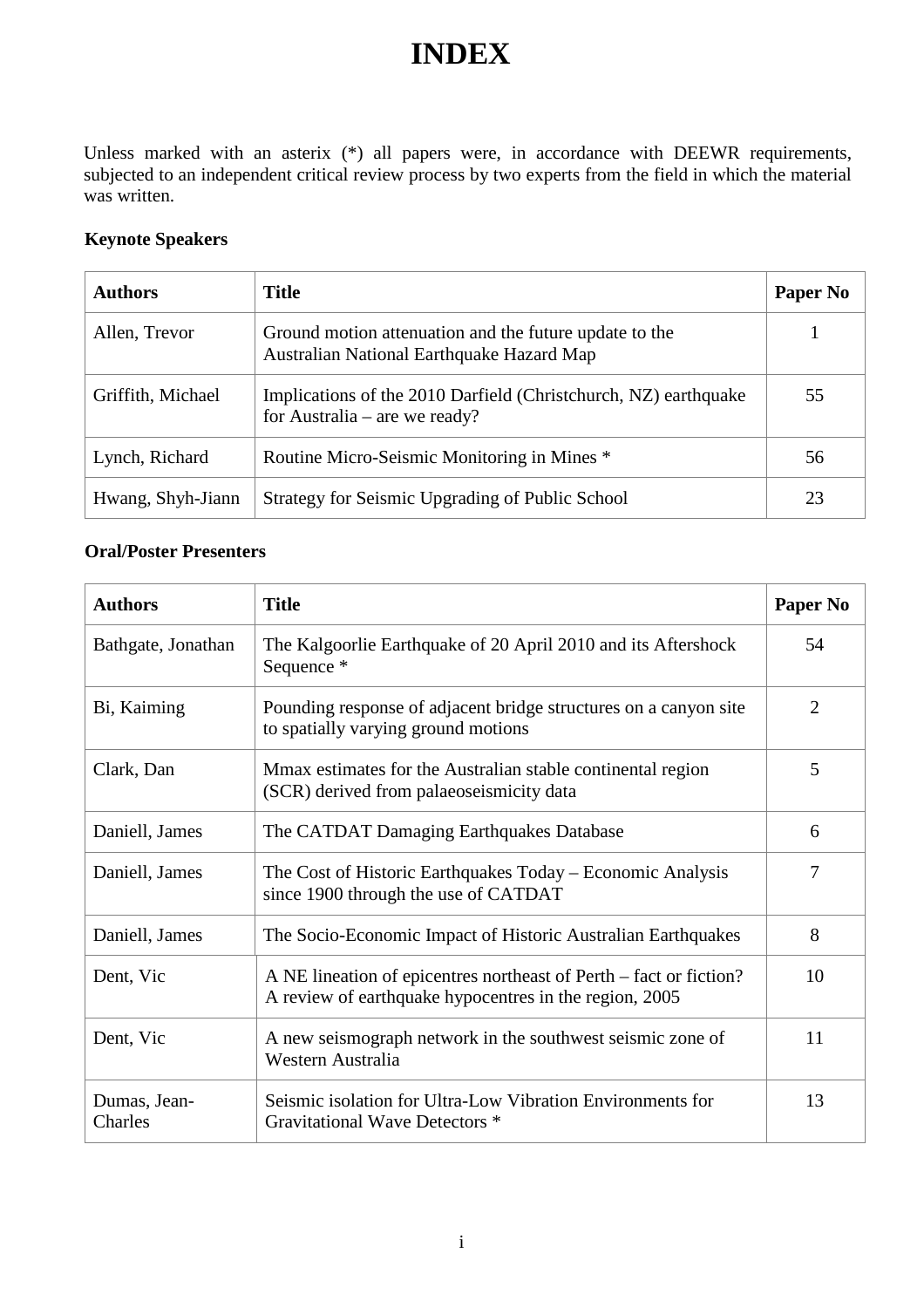| <b>Authors</b>          | <b>Title</b>                                                                                                     | <b>Paper No</b> |
|-------------------------|------------------------------------------------------------------------------------------------------------------|-----------------|
| Edwards, Mark           | The Kalgoorlie Earthquake of the 20 <sup>th</sup> April 2010 : Preliminary<br><b>Damage Survey Outcomes</b>      | 14              |
| Gibson, Gary            | Learning from Earthquakes, Chile, 2010                                                                           | 17              |
| Goldsworthy, Helen      | Displacement Based Design of Ordinary Moment-Resisting<br><b>Composite Frames</b>                                | 18              |
| Grundy, Paul            | The Padang Earthquake 2009 – Lessons and Recovery                                                                | 19              |
| Haritos, Nick           | The Role of Branches in the Dynamic Response Characteristics<br>of Trees                                         | 20              |
| Haritos, Nick           | Modelling ocean waves and their effects                                                                          | 21              |
|                         | on offshore structures                                                                                           |                 |
| Hengesh, James          | Seismic Source Model Development for Australia's Northwest<br>Shelf                                              | 22              |
| Jaksa, Daniel           | Real-time Earthquake Monitoring at the Joint Australian Tsunami<br><b>Warning Centre</b>                         | 24              |
| Jinwuth, Watcharin      | A Study into the Earthquake Resistance of Circular Adobe<br><b>Buildings using Static Tilt Tests</b>             | 25              |
| Liang, Jonathan         | Seismic Evaluation of Tailing Storage Facility                                                                   | 30              |
| Love, David             | The Mount Barker Earthquake - 16 <sup>th</sup> April 2010 Magnitude 3.7                                          | 31              |
| Lumantarna, Elisa       | Peak Seismic Displacement Demand and Second Corner Period                                                        | 33              |
| McCue, Kevin            | Relative earthquake hazard in southwest Pacific cities                                                           | 34              |
| McCue, Kevin            | Comparison of the 1989 Newcastle and 2010 Kalgoorlie and<br>Christchurch earthquakes                             | 35              |
| Mohyeddin, Alireza      | FE Modelling of RC Frames under in-Plane Lateral Loads                                                           | 36              |
| Revets, Stefan          | NW Australian intraplate seismicity and stress regime *                                                          | 39              |
| Sheikh, Neaz            | MR Damper in Reducing Pounding Effect of Base-Isolated RC<br><b>Highway Bridges</b>                              | 40              |
| Sinadinovski,<br>Cvetan | Testing the Hypothesis that Earthquake Hazard is Uniform Across<br>Australia                                     | 42              |
| Sivanerupan, Siva       | In-plane drift capacity of point fixed glass façade systems                                                      | 43              |
| Somerville, Paul        | Contrast in Seismic Wave Propagation and Ground Motion<br>Models between Cratonic and Other Regions of Australia | 45              |
| Souchaud, Nicolas       | Fires Following Earthquakes: an innovative approach by the City<br>of Berkeley, CA (USA)                         | 46              |